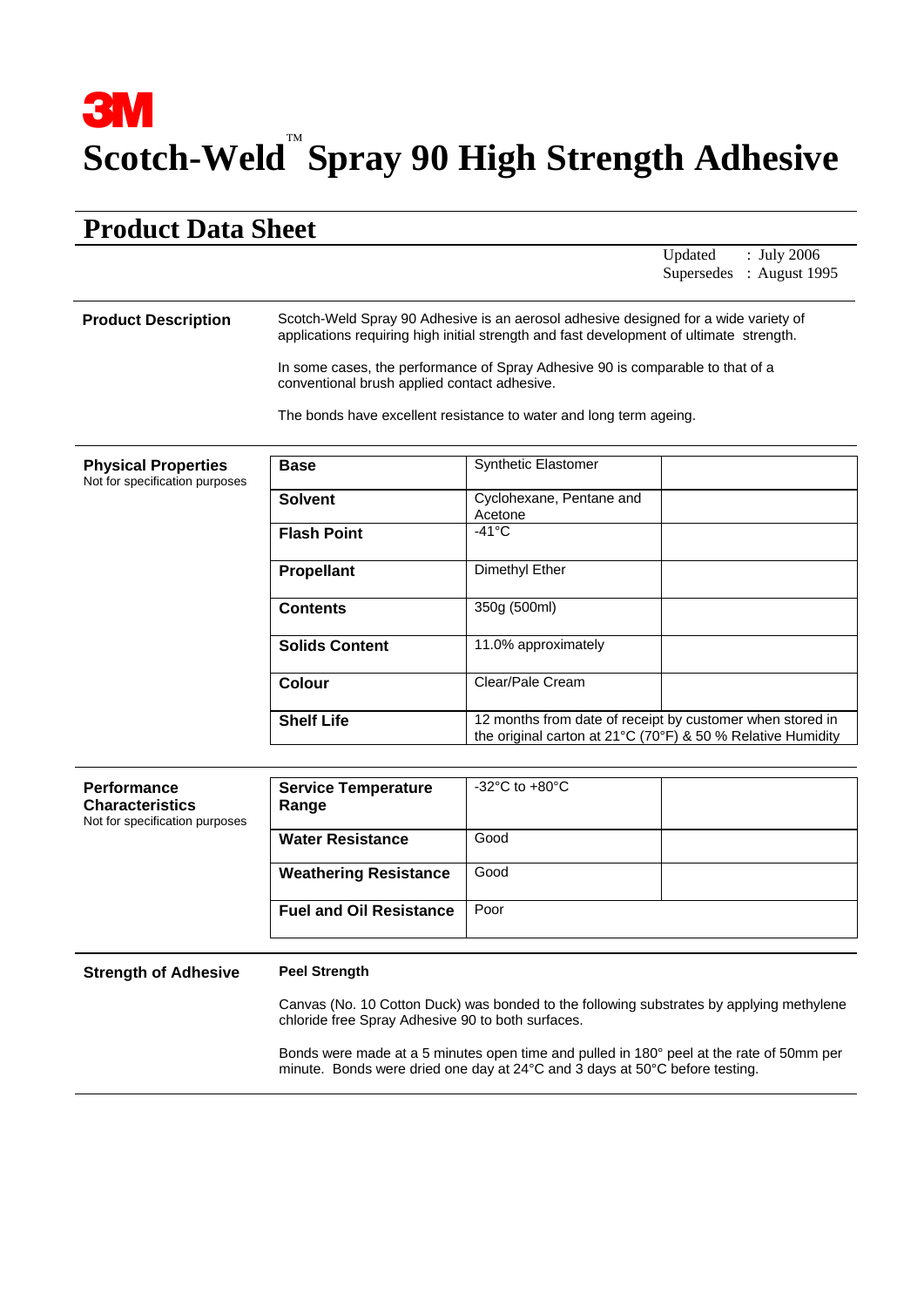Date: July 2006 Scotch-Weld Spray 90 High Strength Adhesive

|                                                  | Suchgul Aunesive                                                                                                                                                                                                                                                                                                                                                                                                                                   |                         |  |
|--------------------------------------------------|----------------------------------------------------------------------------------------------------------------------------------------------------------------------------------------------------------------------------------------------------------------------------------------------------------------------------------------------------------------------------------------------------------------------------------------------------|-------------------------|--|
|                                                  | <b>Substrate</b>                                                                                                                                                                                                                                                                                                                                                                                                                                   | 180° Peel Strength N/cm |  |
|                                                  | Aluminium                                                                                                                                                                                                                                                                                                                                                                                                                                          | $47 - 55$               |  |
|                                                  | <b>Cold Rolled Steel</b>                                                                                                                                                                                                                                                                                                                                                                                                                           | 47                      |  |
|                                                  | Polypropylene                                                                                                                                                                                                                                                                                                                                                                                                                                      | $39 - 47$               |  |
|                                                  | Polyethylene                                                                                                                                                                                                                                                                                                                                                                                                                                       | $19 - 24$               |  |
|                                                  | <b>ABS</b>                                                                                                                                                                                                                                                                                                                                                                                                                                         | $43 - 55$               |  |
|                                                  | Nylon                                                                                                                                                                                                                                                                                                                                                                                                                                              | $59 - 70$               |  |
|                                                  | <b>PVC</b>                                                                                                                                                                                                                                                                                                                                                                                                                                         | $47 - 55$               |  |
|                                                  | Perspex                                                                                                                                                                                                                                                                                                                                                                                                                                            | $55 - 63$               |  |
|                                                  | Polycarbonate                                                                                                                                                                                                                                                                                                                                                                                                                                      | $63 - 71$               |  |
|                                                  | <b>Butyl Rubber</b>                                                                                                                                                                                                                                                                                                                                                                                                                                | $8 - 10$                |  |
|                                                  | <b>EPDM Rubber</b>                                                                                                                                                                                                                                                                                                                                                                                                                                 | $10 - 12$               |  |
|                                                  | <b>Natural Rubber</b>                                                                                                                                                                                                                                                                                                                                                                                                                              | $5 - 6$                 |  |
|                                                  | Neoprene Rubber                                                                                                                                                                                                                                                                                                                                                                                                                                    | $6 - 8$                 |  |
|                                                  | Nitrile Rubber                                                                                                                                                                                                                                                                                                                                                                                                                                     | $4 - 5$                 |  |
|                                                  | <b>SBR</b>                                                                                                                                                                                                                                                                                                                                                                                                                                         | $3 - 5$                 |  |
|                                                  |                                                                                                                                                                                                                                                                                                                                                                                                                                                    |                         |  |
| <b>Storage Conditions</b>                        | Cool, dry place. Storage temperatures must not exceed 49°C. Best results are obtained<br>when material is stored and applied at room temperature, 16°C to 27°C.                                                                                                                                                                                                                                                                                    |                         |  |
| <b>Health &amp; Safety</b><br><b>Information</b> | <b>Precautions:</b><br>Highly flammable. Vapour may be harmful. May cause eye irritation. Keep away from heat.<br>Keep away from sources of ignition including pilot lights and sparks - No Smoking. Avoid<br>prolonged breathing of vapours/spray. Do not use in confined areas or areas with little or no<br>air movement. Do not spray directly into eyes. Avoid prolonged or repeated contact with<br>the skin. Keep out of reach of children. |                         |  |
|                                                  | <b>WARNING:</b><br>Pressurised container. Protect from sunlight and do not expose to temperatures exceeding<br>50°C. Do not pierce or burn, even after use. Do not spray on a naked flame or<br>incandescent material.                                                                                                                                                                                                                             |                         |  |
|                                                  | <b>First Aid:</b>                                                                                                                                                                                                                                                                                                                                                                                                                                  |                         |  |
|                                                  | <b>Eye Contact:</b><br>Rinse immediately with plenty of water and seek medical advice.                                                                                                                                                                                                                                                                                                                                                             |                         |  |
|                                                  | <b>Skin Contact:</b><br>Wash with soap and water.<br>For further information please contact our Toxicology Department at the Bracknell Head<br>Office on (01344) 858000.                                                                                                                                                                                                                                                                           |                         |  |
| <b>Applications</b>                              | Spray 90 Adhesive is suitable for bonding most lightweight materials, woods, rubber, glass<br>and many other lightweight materials including upholstery foam and fabrics.                                                                                                                                                                                                                                                                          |                         |  |
|                                                  | It will also bond hard to hold materials such as some decorative laminates and veneer<br>edging, polypropylene and polyethylene.                                                                                                                                                                                                                                                                                                                   |                         |  |
|                                                  | Suitable for bonding supported vinyl, but should be checked for plasticiser migration.                                                                                                                                                                                                                                                                                                                                                             |                         |  |
|                                                  |                                                                                                                                                                                                                                                                                                                                                                                                                                                    |                         |  |